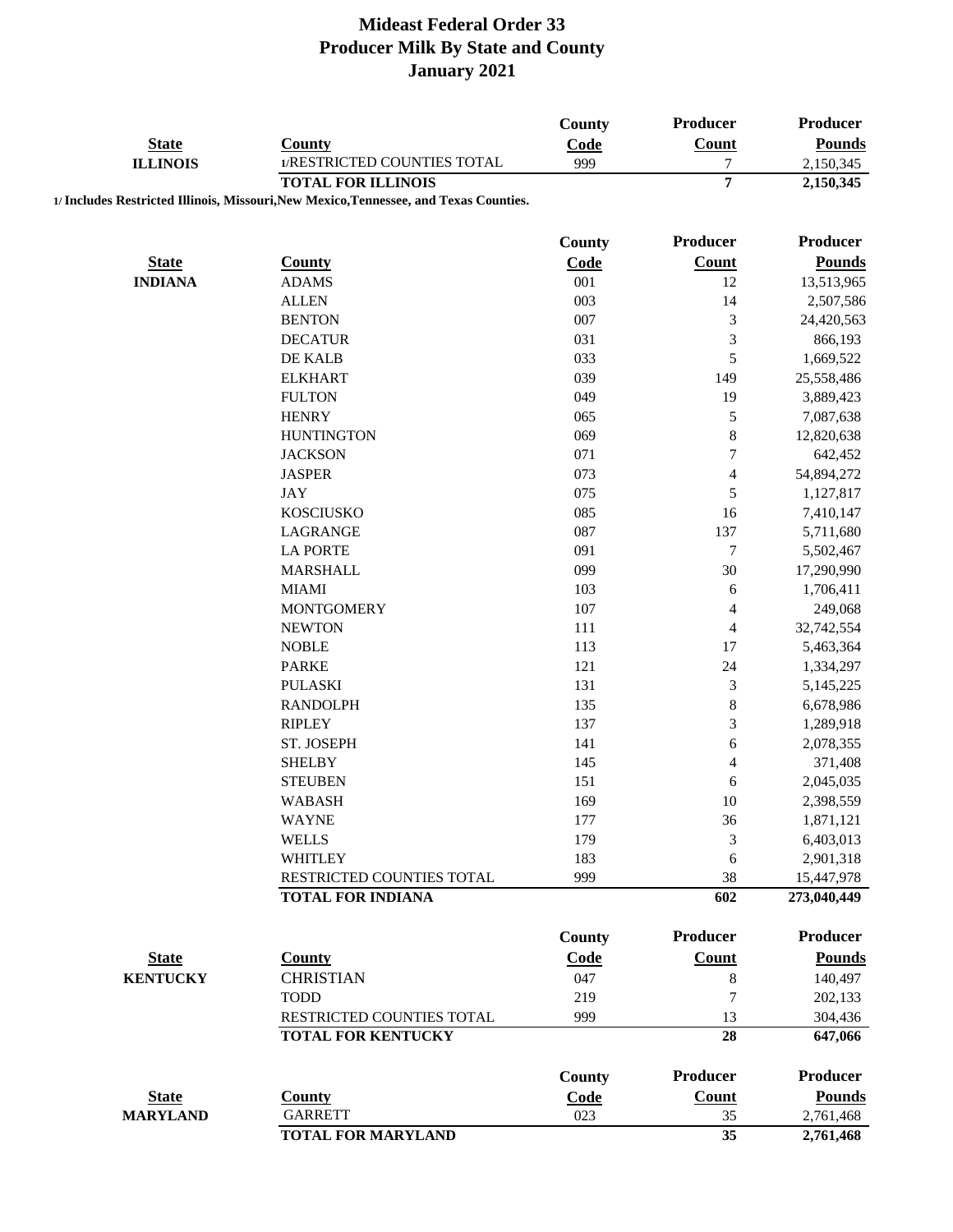|                 |                    | County | Producer    | <b>Producer</b> |
|-----------------|--------------------|--------|-------------|-----------------|
| <b>State</b>    | <b>County</b>      | Code   | Count       | <b>Pounds</b>   |
| <b>MICHIGAN</b> | <b>ALCONA</b>      | 001    | 3           | 606,651         |
|                 | <b>ALGER</b>       | 003    | 4           | 249,280         |
|                 | <b>ALLEGAN</b>     | 005    | 37          | 22,893,831      |
|                 | <b>ALPENA</b>      | 007    | 15          | 2,462,964       |
|                 | <b>ARENAC</b>      | 011    | 15          | 6,669,964       |
|                 | <b>BARRY</b>       | 015    | $20\,$      | 22,454,552      |
|                 | <b>BERRIEN</b>     | 021    | 5           | 2,693,068       |
|                 | <b>BRANCH</b>      | 023    | $\,$ 8 $\,$ | 5,568,081       |
|                 | <b>CALHOUN</b>     | 025    | 18          | 13,355,507      |
|                 | CASS               | 027    | 3           | 207,957         |
|                 | <b>CHARLEVOIX</b>  | 029    | 4           | 648,951         |
|                 | <b>CHIPPEWA</b>    | 033    | 4           | 406,600         |
|                 | <b>CLARE</b>       | 035    | 18          | 3,925,696       |
|                 | <b>CLINTON</b>     | 037    | 37          | 64, 144, 358    |
|                 | <b>EATON</b>       | 045    | 17          | 1,953,030       |
|                 | <b>GENESEE</b>     | 049    | 4           | 602,849         |
|                 | <b>GLADWIN</b>     | 051    | 3           | 305,301         |
|                 | <b>GRATIOT</b>     | 057    | $28\,$      | 78,949,937      |
|                 | <b>HILLSDALE</b>   | 059    | 17          | 9,086,941       |
|                 | <b>HURON</b>       | 063    | 51          | 71,189,642      |
|                 | <b>INGHAM</b>      | 065    | 18          | 7,525,691       |
|                 | <b>IONIA</b>       | 067    | 29          | 26,236,382      |
|                 | <b>IOSCO</b>       | 069    | 10          | 1,234,768       |
|                 | <b>ISABELLA</b>    | 073    | 17          | 12,763,371      |
|                 | <b>JACKSON</b>     | 075    | 15          | 6,481,195       |
|                 | <b>KALAMAZOO</b>   | 077    | 5           | 9,475,461       |
|                 | <b>KENT</b>        | 081    | 20          | 13,360,399      |
|                 | <b>LAPEER</b>      | 087    | 14          | 1,926,543       |
|                 | <b>LENAWEE</b>     | 091    | 18          | 38,231,129      |
|                 | <b>LIVINGSTON</b>  | 093    | 9           | 4,740,481       |
|                 | <b>MACOMB</b>      | 099    | 3           | 173,109         |
|                 | <b>MASON</b>       | 105    | 7           | 1,275,195       |
|                 | <b>MECOSTA</b>     | 107    | 15          | 2,458,153       |
|                 | <b>MENOMINEE</b>   | 109    | $10\,$      | 1,449,198       |
|                 | <b>MISSAUKEE</b>   | 113    | 33          | 44,367,584      |
|                 | <b>MONTCALM</b>    | 117    | 38          | 10,396,500      |
|                 | <b>MONTMORENCY</b> | 119    | 3           | 426,850         |
|                 | <b>MUSKEGON</b>    | 121    | 13          | 14,239,543      |
|                 | <b>NEWAYGO</b>     | 123    | $27\,$      | 6,669,521       |
|                 | <b>OCEANA</b>      | 127    | 3           | 65,747          |
|                 | <b>OGEMAW</b>      | 129    | $26\,$      | 2,236,033       |
|                 | <b>OSCEOLA</b>     | 133    | 21          | 9,982,896       |
|                 | <b>OSCODA</b>      | 135    | $\,8\,$     | 557,337         |
|                 | <b>OTTAWA</b>      | 139    | 38          | 34,679,621      |
|                 | PRESQUE ISLE       | 141    | 3           | 231,395         |
|                 | SAGINAW            | 145    | 11          | 3,953,005       |
|                 | <b>ST. CLAIR</b>   | 147    | $\,8\,$     | 1,860,841       |
|                 | ST. JOSEPH         | 149    | 16          | 3,466,073       |
|                 | <b>SANILAC</b>     | 151    | 68          | 33, 355, 831    |
|                 | SHIAWASSEE         | 155    | 14          | 4,837,998       |
|                 |                    |        |             |                 |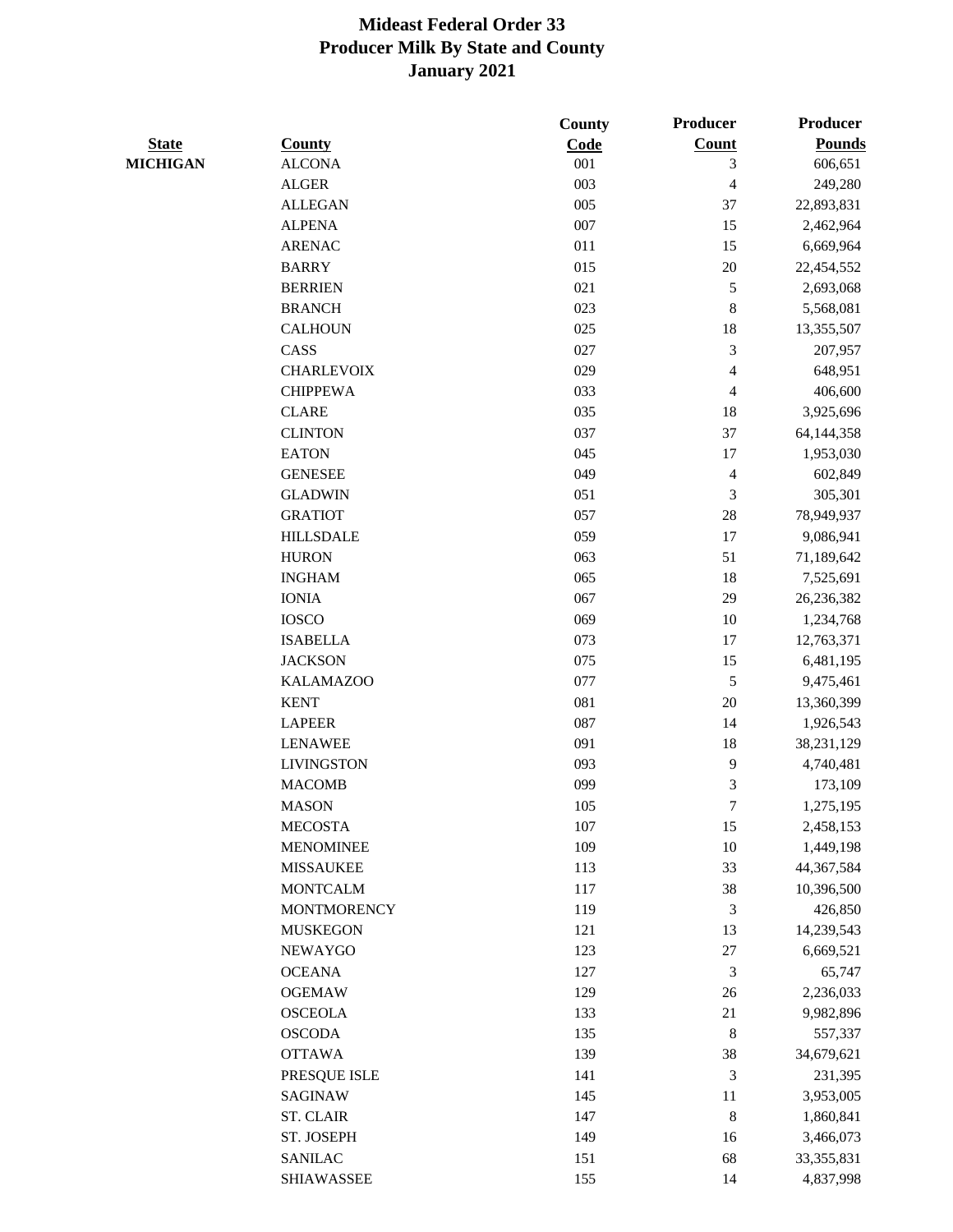|                 |                           | <b>County</b> | <b>Producer</b>          | <b>Producer</b> |
|-----------------|---------------------------|---------------|--------------------------|-----------------|
| <b>State</b>    | County                    | Code          | Count                    | <b>Pounds</b>   |
| <b>MICHIGAN</b> | <b>TUSCOLA</b>            | 157           | 28                       | 21,531,016      |
|                 | <b>VAN BUREN</b>          | 159           | 5                        | 18,441,574      |
|                 | WASHTENAW                 | 161           | 11                       | 3,219,130       |
|                 | <b>WEXFORD</b>            | 165           | 9                        | 365,750         |
|                 | RESTRICTED COUNTIES TOTAL | 999           | 20                       | 3,548,513       |
|                 | <b>TOTAL FOR MICHIGAN</b> |               | 904                      | 654,138,993     |
|                 |                           |               |                          |                 |
|                 |                           | County        | Producer                 | Producer        |
| <b>State</b>    | <b>County</b>             | Code          | <b>Count</b>             | <b>Pounds</b>   |
| <b>NEW YORK</b> | <b>CATTARAUGUS</b>        | 009           | 35                       | 19,250,096      |
|                 | <b>CHAUTAUQUA</b>         | 013           | 66                       | 15,390,055      |
|                 | <b>ERIE</b>               | 029           | 7                        | 2,339,022       |
|                 | <b>LIVINGSTON</b>         | 051           | 4                        | 4,749,513       |
|                 | <b>STEUBEN</b>            | 101           | 4                        | 6,130,406       |
|                 | <b>WYOMING</b>            | 121           | 9                        | 18,938,510      |
|                 | RESTRICTED COUNTIES TOTAL | 999           | $\overline{c}$           | 1,172,585       |
|                 | <b>TOTAL FOR NEW YORK</b> |               | $\overline{127}$         | 67,970,187      |
|                 |                           | County        | Producer                 | <b>Producer</b> |
| <b>State</b>    | <b>County</b>             | Code          | <b>Count</b>             | <b>Pounds</b>   |
| <b>OHIO</b>     | <b>ADAMS</b>              | 001           | 7                        | 411,671         |
|                 | <b>ALLEN</b>              | 003           | 3                        | 622,043         |
|                 | <b>ASHLAND</b>            | 005           | 36                       | 8,719,404       |
|                 | <b>ASHTABULA</b>          | 007           | 17                       | 3,105,489       |
|                 | <b>ATHENS</b>             | 009           | 4                        | 238,805         |
|                 | <b>AUGLAIZE</b>           | 011           | 26                       | 5,155,536       |
|                 | <b>BELMONT</b>            | 013           | 7                        | 780,248         |
|                 | <b>BROWN</b>              | 015           | $\boldsymbol{7}$         | 514,218         |
|                 | CARROLL                   | 019           | 15                       | 1,055,478       |
|                 | <b>CHAMPAIGN</b>          | 021           | $\,8\,$                  | 664,092         |
|                 | <b>CLARK</b>              | 023           | $\overline{\mathcal{L}}$ | 7,979,305       |
|                 | <b>CLINTON</b>            | 027           | 3                        | 229,594         |
|                 | <b>COLUMBIANA</b>         | 029           | 49                       | 7,216,750       |
|                 | COSHOCTON                 | 031           | 23                       | 3,063,363       |
|                 | <b>CRAWFORD</b>           | 033           | 7                        | 1,856,747       |
|                 | <b>DARKE</b>              | 037           | $25\,$                   | 7,369,081       |
|                 | <b>DEFIANCE</b>           | 039           | $\,8\,$                  | 10,238,877      |
|                 | <b>DELAWARE</b>           | 041           | $\mathfrak{Z}$           | 189,280         |
|                 | <b>FAYETTE</b>            | 047           | $\overline{4}$           | 1,078,847       |
|                 | <b>FULTON</b>             | 051           | 5                        | 4,899,178       |
|                 | <b>GEAUGA</b>             | 055           | 34                       | 3,668,965       |
|                 | <b>GREENE</b>             | 057           | 3                        | 1,259,422       |
|                 | <b>HANCOCK</b>            | 063           | 3                        | 1,694,326       |
|                 | <b>HARDIN</b>             | 065           | $\,$ 8 $\,$              | 15,032,912      |
|                 | <b>HARRISON</b>           | 067           | 4                        | 217,290         |
|                 | <b>HENRY</b>              | 069           | $\sqrt{5}$               | 2,903,265       |
|                 | <b>HIGHLAND</b>           | 071           | 19                       | 2,128,050       |
|                 | <b>HOLMES</b>             | 075           | 122                      | 8,918,686       |
|                 | <b>HURON</b>              | 077           | 39                       | 5,414,849       |
|                 | <b>JEFFERSON</b>          | 081           | $\sqrt{6}$               | 507,014         |
|                 | <b>KNOX</b>               | 083           | 23                       | 4,424,305       |
|                 | <b>LICKING</b>            | 089           | $\sqrt{6}$               | 4,119,753       |
|                 |                           |               |                          |                 |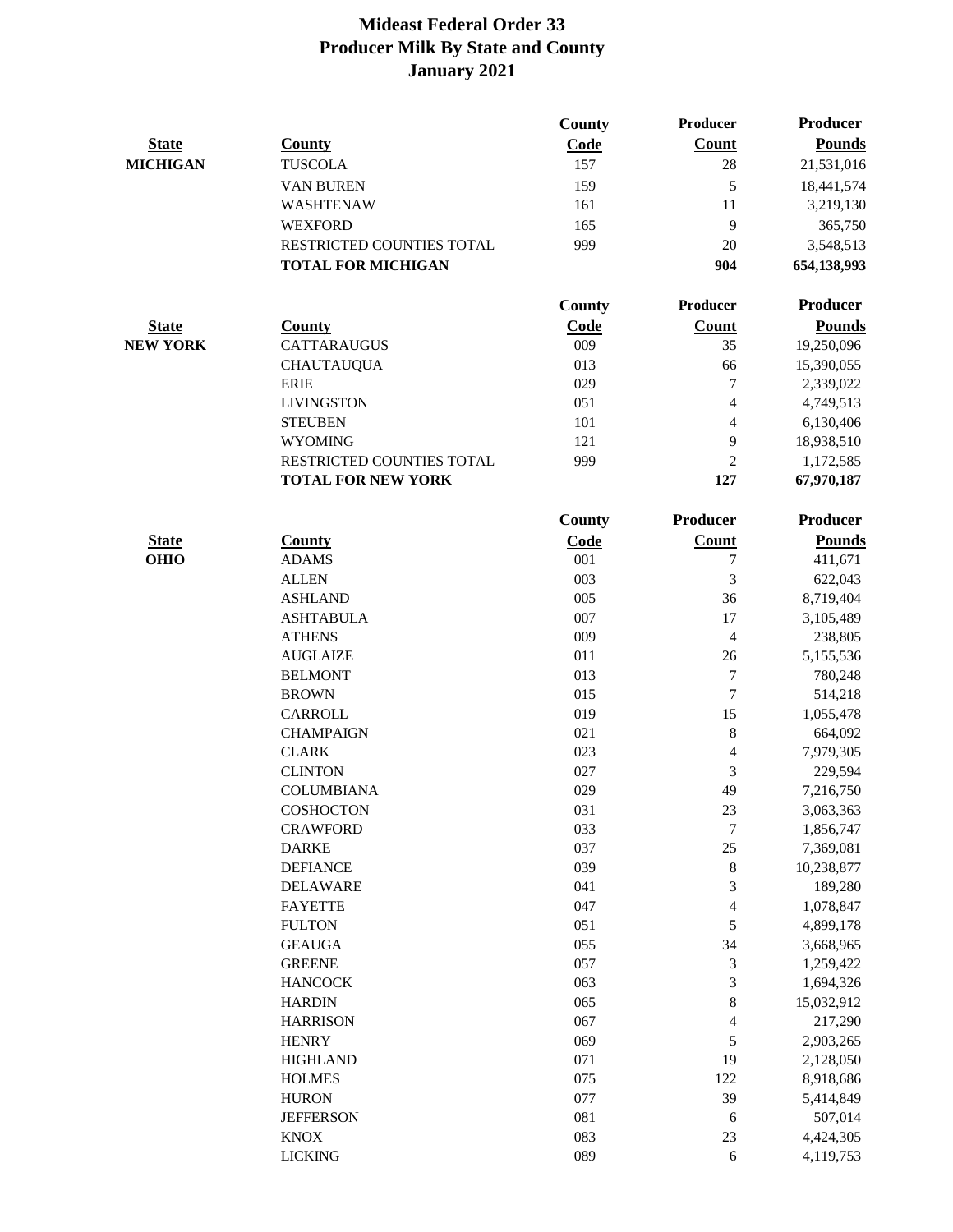|              |                           | County | Producer         | Producer        |
|--------------|---------------------------|--------|------------------|-----------------|
| <b>State</b> | <b>County</b>             | Code   | Count            | <b>Pounds</b>   |
| <b>OHIO</b>  | <b>LOGAN</b>              | 091    | $20\,$           | 3,726,739       |
|              | <b>LORAIN</b>             | 093    | 9                | 1,038,044       |
|              | <b>MADISON</b>            | 097    | $\tau$           | 12,207,223      |
|              | <b>MAHONING</b>           | 099    | $22\,$           | 3,785,338       |
|              | <b>MEDINA</b>             | 103    | $10\,$           | 1,480,310       |
|              | <b>MERCER</b>             | 107    | 61               | 21,852,687      |
|              | <b>MIAMI</b>              | 109    | 5                | 718,512         |
|              | <b>MONROE</b>             | 111    | 6                | 650,288         |
|              | <b>MORGAN</b>             | 115    | 6                | 776,786         |
|              | <b>MORROW</b>             | 117    | $\overline{4}$   | 2,585,142       |
|              | <b>MUSKINGUM</b>          | 119    | 9                | 1,071,019       |
|              | <b>PAULDING</b>           | 125    | $\tau$           | 18,481,905      |
|              | <b>PICKAWAY</b>           | 129    | 6                | 3,771,107       |
|              | <b>PORTAGE</b>            | 133    | 6                | 1,599,221       |
|              | <b>PREBLE</b>             | 135    | $\tau$           | 1,157,401       |
|              | <b>PUTNAM</b>             | 137    | 8                | 5,324,670       |
|              | <b>RICHLAND</b>           | 139    | 103              | 10,489,540      |
|              | <b>ROSS</b>               | 141    | $\mathbf{9}$     | 844,554         |
|              | <b>SANDUSKY</b>           | 143    | $\sqrt{6}$       | 554,150         |
|              | <b>SHELBY</b>             | 149    | 27               | 6,927,704       |
|              | <b>STARK</b>              | 151    | 48               | 9,105,710       |
|              | <b>TRUMBULL</b>           | 155    | 16               | 1,639,381       |
|              | TUSCAWARAS                | 157    | 109              | 11,735,617      |
|              | <b>UNION</b>              | 159    | $\sqrt{6}$       | 979,820         |
|              | <b>VAN WERT</b>           | 161    | $\tau$           | 8,468,962       |
|              | <b>WASHINGTON</b>         | 167    | 13               | 2,461,722       |
|              | <b>WAYNE</b>              | 169    | 168              | 40,877,565      |
|              | <b>WOOD</b>               | 173    | $\overline{4}$   | 1,611,031       |
|              | <b>WYANDOT</b>            | 175    | $\overline{4}$   | 649,985         |
|              | RESTRICTED COUNTIES TOTAL | 999    | 28               | 24,619,632      |
|              | <b>TOTAL FOR OHIO</b>     |        | 1,274            | 316,868,608     |
|              |                           | County | Producer         | <b>Producer</b> |
| <b>State</b> | <b>County</b>             | Code   | Count            | <b>Pounds</b>   |
| PENNSYLVANIA | ARMSTRONG                 | 005    | 16               | 2,187,145       |
|              | <b>BEAVER</b>             | 007    | $18\,$           | 1,044,176       |
|              | <b>BRADFORD</b>           | 015    | $\sqrt{6}$       | 891,157         |
|              | <b>BUTLER</b>             | 019    | 22               | 3,180,713       |
|              | <b>CAMBRIA</b>            | 021    | $\boldsymbol{7}$ | 1,308,173       |
|              | <b>CENTRE</b>             | 027    | $\mathfrak{Z}$   | 393,138         |
|              | <b>CHESTER</b>            | 029    | 23               | 1,469,894       |
|              | <b>CLARION</b>            | 031    | 12               | 1,784,848       |
|              | <b>CLEARFIELD</b>         | 033    | $10\,$           | 769,148         |
|              | <b>CLINTON</b>            | 035    | 11               | 174,475         |
|              | <b>CRAWFORD</b>           | 039    | $77 \,$          | 11,888,182      |
|              | <b>ELK</b>                | 047    | $\,8\,$          | 163,021         |
|              | <b>ERIE</b>               | 049    | 34               | 2,992,703       |
|              | <b>FAYETTE</b>            | 051    | 17               | 2,389,162       |
|              | <b>FOREST</b>             | 053    | $\mathfrak{Z}$   | 12,639          |
|              | <b>INDIANA</b>            | 063    | 35               | 6,350,094       |
|              | <b>JEFFERSON</b>          | 065    | 17               | 1,888,626       |
|              | <b>LANCASTER</b>          | 071    | 54               | 2,626,284       |
|              | <b>LAWRENCE</b>           | 073    | $28\,$           | 3,589,087       |
|              | <b>MERCER</b>             | 085    | 40               | 5,068,958       |